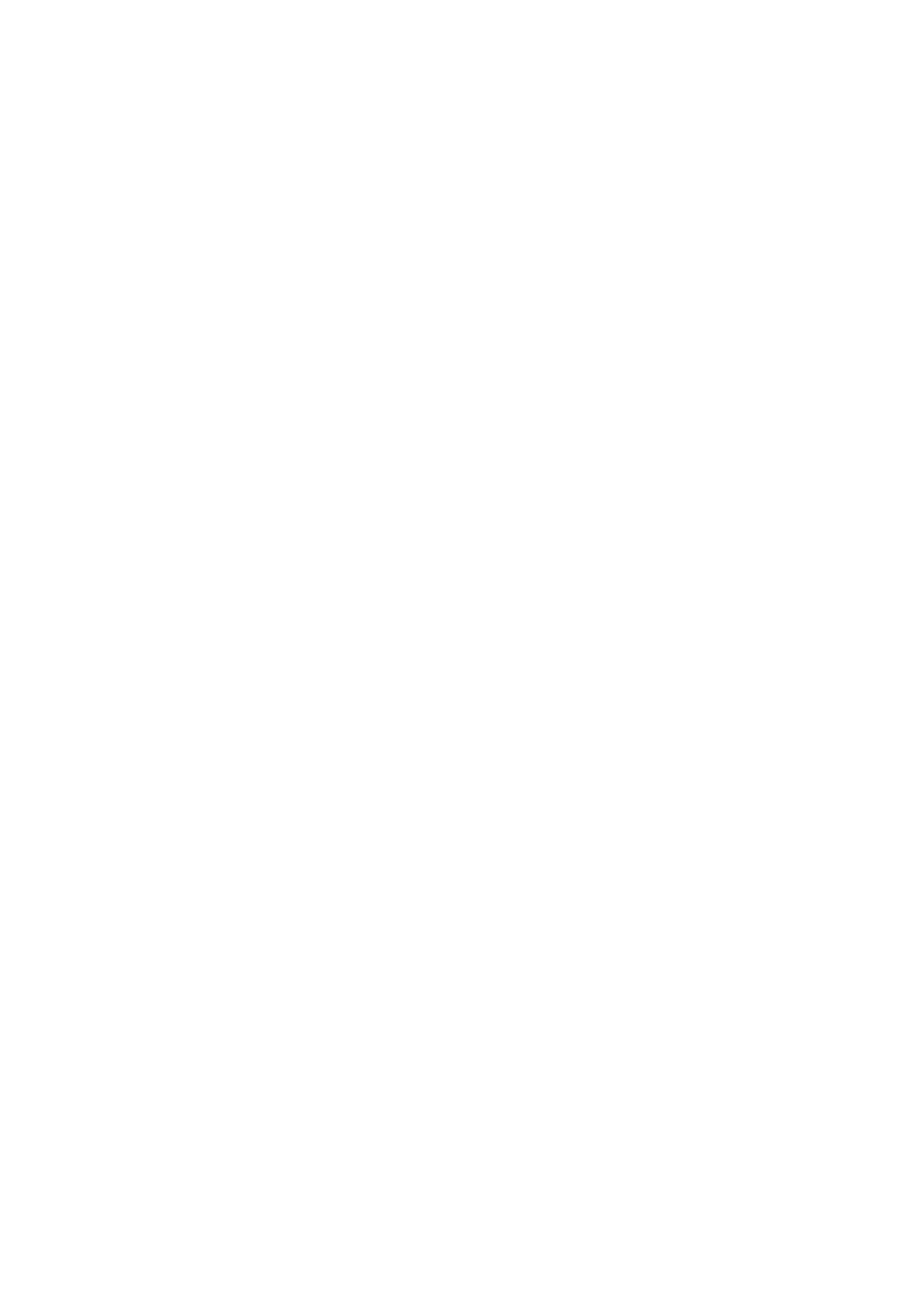# **Key to symbols used in reprinted bill**

### **As reported from the committee of the whole House**

text inserted

text deleted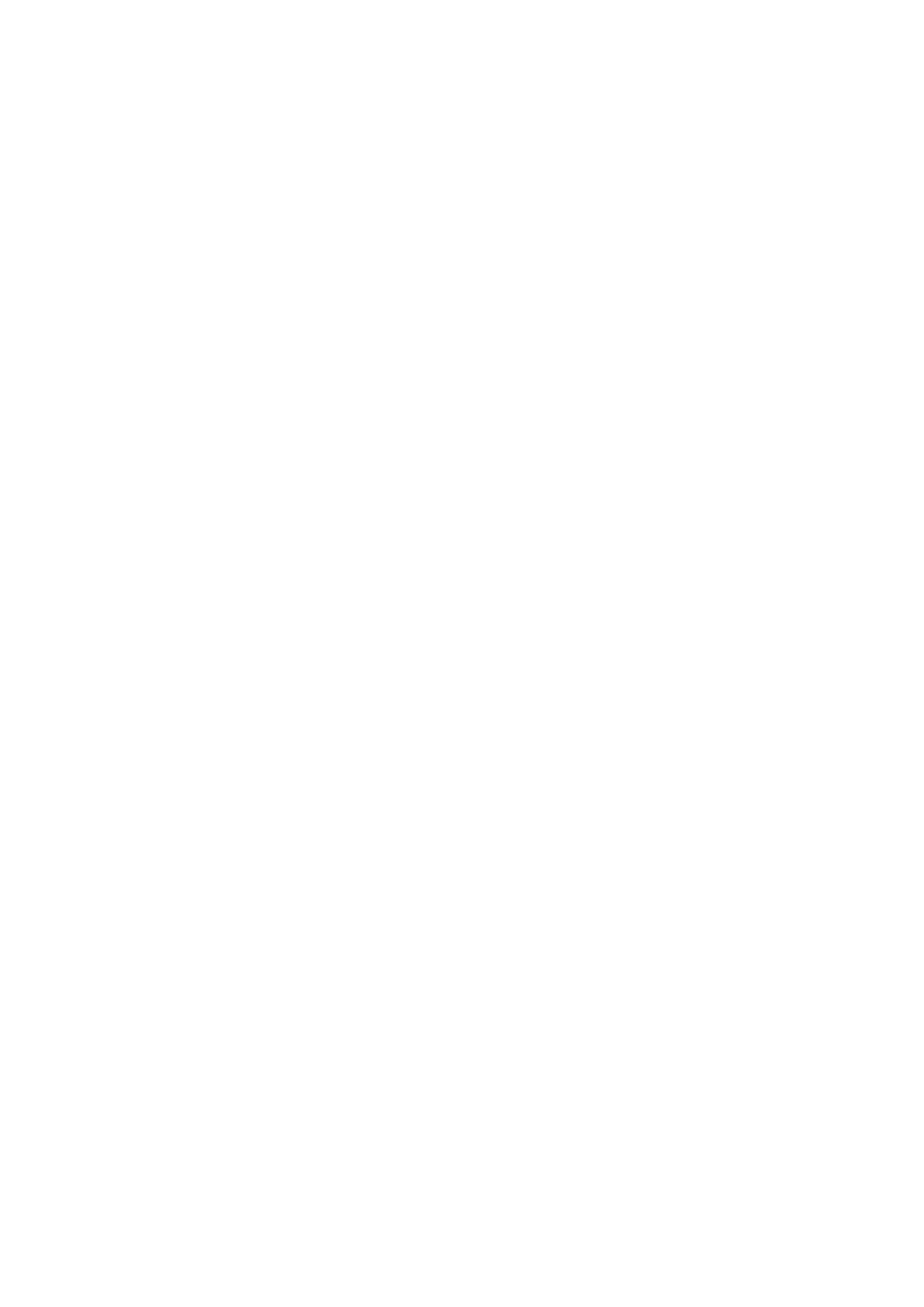### *Simeon Brown*

# **Psychoactive Substances (Increasing Penalty for Supply and Distribution) Amendment Bill**

Member's Bill

#### **Contents**

|                        |                    | Page |
|------------------------|--------------------|------|
|                        | Title              |      |
| $\mathcal{D}$          | Commencement       |      |
| 3                      | Principal Act      |      |
| $\boldsymbol{\Lambda}$ | Section 70 amended |      |

#### **The Parliament of New Zealand enacts as follows:**

#### **1 Title**

This Act is the Psychoactive Substances (Increasing Penalty for Supply and Distribution) Amendment Act 2018.

#### **2 Commencement** 5

This Act comes into force on the day after the date on which it receives the Royal assent.

### **3 Principal Act**

This Act amends the Psychoactive Substances Act 2013 (the **principal Act**).

#### **4 Section 70 amended** 10

In section 70(3)(a), replace "2 years" with " $8$  years 14 years".